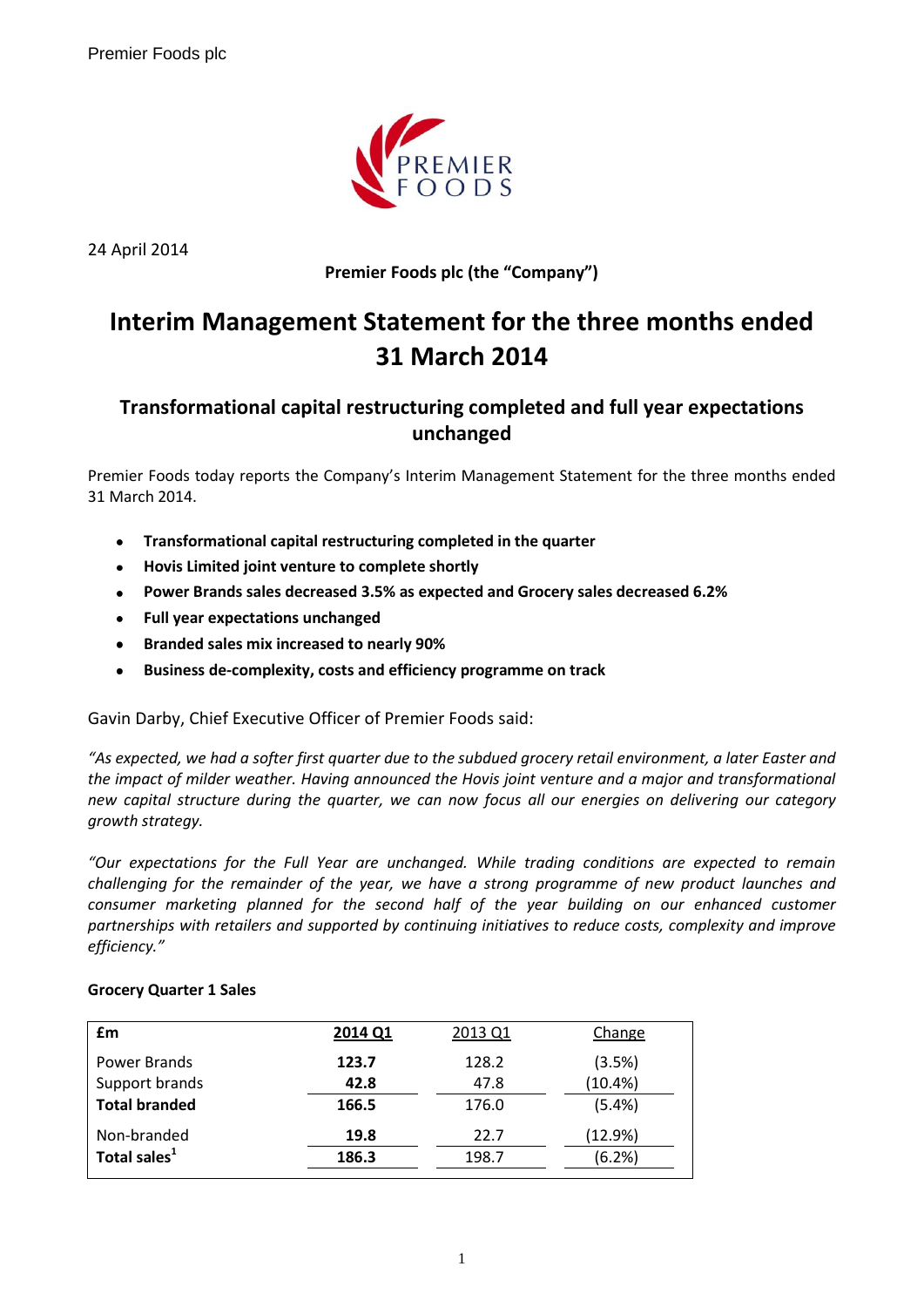# **Grocery**

Grocery Power Brands sales declined by 3.5% in the first quarter of the year, in line with the Company's expectations. This decline reflects the timing of Easter, milder weather compared to the same period last year and a subdued grocery retail environment. Total Grocery sales were down 6.2% in the period, due to the Power Brand performance and also lower support brands and non-branded sales. The Company's branded mix of sales increased from 88.6% to 89.4% in the quarter. Grocery gross margins were up in the quarter compared to the prior year.

Sales of *Loyd Grossman* sauces grew during the quarter, supported by the new Lasagne sauce pouches product while *Sharwood's* sales were down reflecting a particularly competitive cooking sauces and accompaniments category. In Ambient Desserts, our strategy to develop the higher value-added pot segment of the market saw the launch of the new *Ambrosia* 'Mini-pots' range and larger 'Devon Dream' pots at the end of the period helping drive new usage occasions. *Mr. Kipling* increased its leading market share position in the quarter with further brand activity planned for the rest of the year. The Company's major investment in the new *Mr. Kipling* Snackpack line at its factory in Barnsley is also developing well, with production expected to commence in early 2015.

A strong programme of additional new product launches are planned for the second half of the year in line with the Company's strategy of driving category growth through marketing and innovation. Consequently, consumer marketing is expected to build during the year and be higher in the second half, aligned to the phasing of new product launches. For example, *Batchelors* Deli-Box is being advertised on TV for the first time during the second quarter with the new 'Awesome Mums' campaign to be followed by other Power Brand advertising later in the quarter and the second half of the year.

Support brands sales declined by 10.4% which was principally due to lower *Cadbury* cake sales as a result of Easter falling in the Company's second quarter this year. Plans are in place to help reverse this decline during the remainder of the year focusing on new *Cadbury* product launches and support for *Homepride* cooking sauces following the recent re-launch with refreshed and more contemporary flavours and packaging.

Non-branded sales were down 12.9% due to the impact of contract withdrawals in lower margin Desserts and powdered beverage contracts, and as a result of the disciplined approach taken in this area. This downward trend is expected to be less marked in the second quarter, reflecting the anniversary of the commencement of these contract withdrawals.

#### **Business de-complexity, costs and efficiency**

The focus on reducing business complexity continues to deliver good results. The number of suppliers has now reduced by over 38% since the beginning of 2013 to 2,040 which supports our cost efficiency targets. Consequently, we are well on track to meet the supplier numbers target of 1,660 by the end of 2014. The product code reduction programme is also progressing well and in line with plan; we expect to have taken out 700 product codes by the end of 2014, representing a 41% reduction since the start of this programme.

While total capex guidance remains unchanged, the Company is also looking more closely at a number of capital projects across its portfolio which will deliver improved efficiencies and so deliver strong paybacks. While the input cost inflation environment is relatively benign, the Company continues to improve efficiencies with its strong track record in reducing manufacturing controllable costs. Additionally, further innovative opportunities are currently being reviewed to maximise value and efficiencies from the Grocery infrastructure.

The Company has delivered significant SG&A cost savings over the last two years, and will continue to identify ways to further reduce cost in this area, for instance through recent arrangements in facilities management services and human resources providers such as recruitment and training.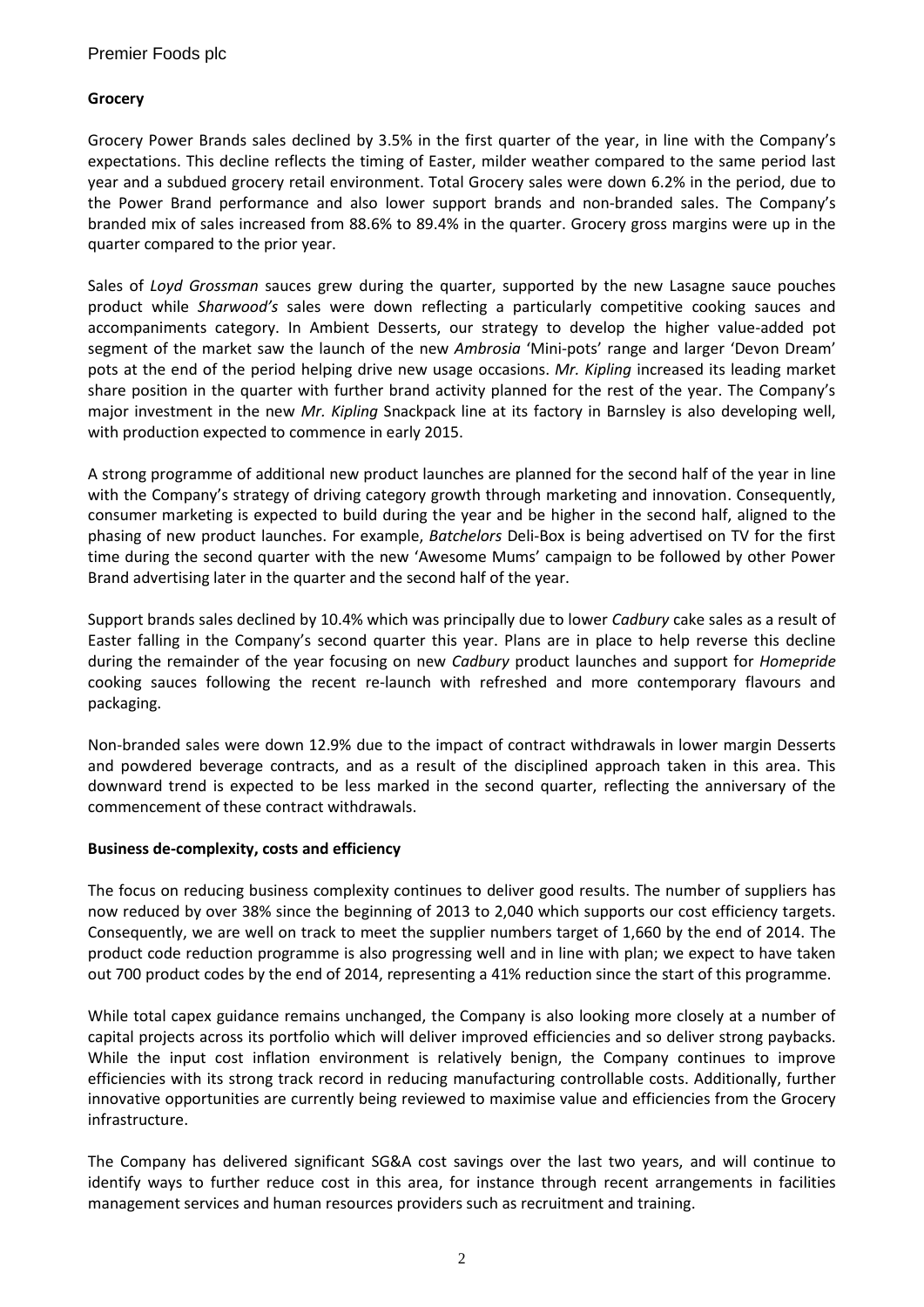# **Bread**

On 28 January 2014, the Company announced a joint venture for its Hovis baking and milling business ("Hovis Limited"), with The Gores Group which received shareholder approval on 20 March 2014. The Company will retain a 49% holding of Hovis Holdings Limited on completion of the transaction which is expected to take place on 26 April 2014. The Bread joint venture will be treated as a discontinued operation in the Company's financial statements until the transaction's completion and as an associate thereafter.

### **Financial Position**

On 14 April 2014, the Company announced the completion of a transformational capital restructuring. This included a landmark new pensions framework agreement, a £353m equity issue, £500m high yield bond and a new £272m revolving credit facility. The equity issuance completed on 8 April 2014 with net proceeds received of £344m and the old term loan and revolving credit facilities have been cancelled. The high yield bond includes two components; £325m senior secured notes with a fixed coupon of 6.50% and £175m senior secured floating rate notes attracting 5.00% above LIBOR. The agreement with the Pension Schemes includes a reduction in pension deficit cash contributions of £156m over the next three years compared to the previous funding schedule.

The Company will continue to focus on cash generation and our expectation for recurring cash flow in 2014 is unchanged as is the medium-term leverage target of 2.5x Net debt/EBITDA.

### **Outlook**

The Company's expectations for the Full Year remain unchanged. While trading conditions are expected to remain challenging, we have a strong programme of new product launches and consumer marketing planned for the second half of the year building on our enhanced customer partnerships with retailers and supported by continuing initiatives to reduce costs, complexity and improve efficiency.

 $\sim$  Ends  $\sim$ 

#### **For further information, please contact:**

| Institutional investors and analysts:             |                      |
|---------------------------------------------------|----------------------|
| Alastair Murray, Chief Financial Officer          | +44 (0) 1727 815 850 |
| Richard Godden, Head of Investor Relations        | +44 (0) 1727 815 850 |
| <b>Media enquiries:</b>                           |                      |
| Richard Johnson, Group Corporate Affairs Director | +44 (0) 1727 815 850 |
| Maitland                                          | +44 (0) 20 7379 5151 |
| Liz Morley                                        |                      |
| Tom Eckersley                                     |                      |

#### **Conference Call**

A conference call for investors and analysts will take place on 24 April 2014 at 9.30am, details of which are outlined below. A replay of the conference call will be available on the Company's website later in the day. [www.premierfoods.co.uk/](http://www.premierfoods.co.uk/)investor-relations/results-centre/

| Telephone number:               | +44 20 3003 2666     |
|---------------------------------|----------------------|
| Telephone number (UK Toll free) | 0808 109 0700        |
| Password:                       | <b>Premier Foods</b> |